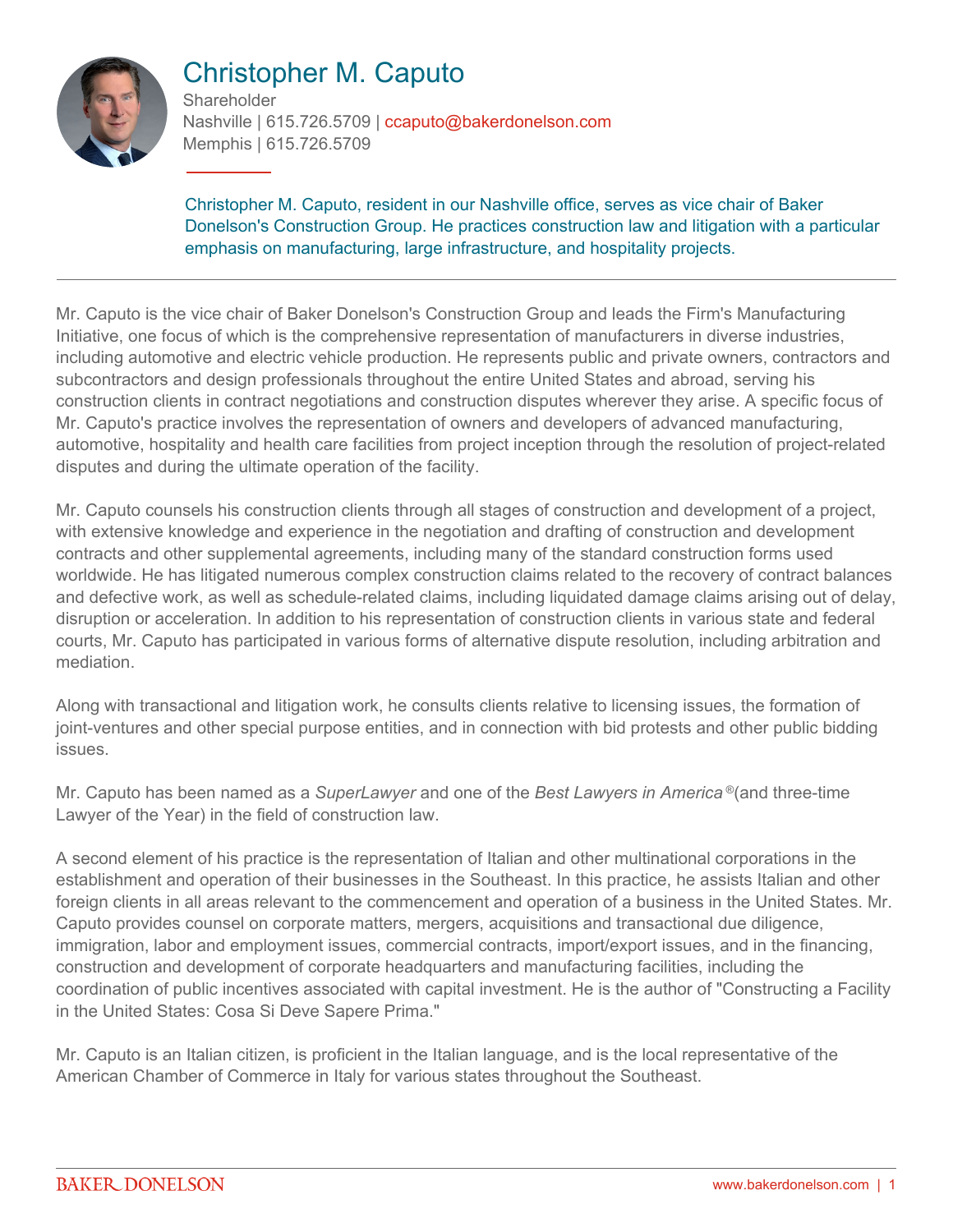## <sup>T</sup> Representative Matters

- Lead counsel to an international contractor in multi-hearing arbitration of an approximately \$100 million dispute over design, construction scope, and delays encountered in the construction of an automotive manufacturing facility.
- Lead construction counsel for an electric vehicle battery manufacturer in the construction of a multibillion-dollar production facility.
- Local construction counsel to an automotive OEM in the construction of a multibillion-dollar assembly facility.
- Lead counsel to a home appliance manufacturer in connection with the design and construction of a production facility and in connection with arbitration and mediation of complex construction disputes arising out of the project.
- Represented an international EPC contractor in connection with a multibillion-dollar petrochemical project in Texas.
- Provided construction counsel in connection with \$80 million in delay and overhead claims associated with the allegedly defective design of a nuclear materials storage facility.
- Represented a global defense contractor in connection with contracts, subcontracts and claims on multibillion-dollar construction projects throughout the world.
- Lead counsel to a global automation contractor in connection with complex, multimillion-dollar litigation over improvements to a tier one automotive supplier's manufacturing facility.
- Represented various construction material suppliers as outside general counsel, navigating their legal affairs during historic COVID-related price fluctuations and handling arbitration and litigation matters across the country arising out of such fluctuations.
- Served as lead construction counsel for the developer of a high-rise office tower in Memphis, Tennessee.
- Represented a general contractor on a \$10 million dispute involving payment claims and project delays on a Nashville hotel project.
- Served as lead counsel in the prosecution of a multi-million-dollar claim for defective design and construction of a pharmaceutical laboratory facility on behalf of the project owner's insurance carrier.
- Represented a developer in the refinancing of a hotel in Tampa, Florida. The matter was complex due to the historical significance of the property, the ground lease from the U.S. government, and new market and historic tax credits that needed to be worked around the permanent financing.
- Successfully represented a national lender following a failed mixed retail and grocery store project in South Memphis, Tennessee. The representation involved potential foreclosure, resolution of property tax liens, a Chapter 11 proceeding with a court-ordered sale of the project and payment of net projects to the national lender, and a negotiation of a settlement of the general contractor's claims against the client as to the distribution of loans proceeds during construction.
- Represented an Italian contractor in obtaining contractor and business licenses and in commencement of commercial operations in the United States.
- Represented an Italian manufacturer in connection with negotiating construction financing for its United States industrial production facility.
- Assisted various Italian manufacturers in connection with the design and build-out of their United States plants.
- Drafted various contracts for a large, multinational Italian construction contractor for its U.S. projects.
- Served as lead construction counsel for a turnkey developer of a luxury hotel project in Philadelphia, Pennsylvania in connection with construction and design contract negotiation and construction arbitration.
- Represented an owner in a design-build project for the redevelopment of a former United States courthouse into a luxury hotel in Tampa, Florida.
- Represented an owner in connection with the design-build contract of a \$300 million manufacturing facility in Memphis, Tennessee.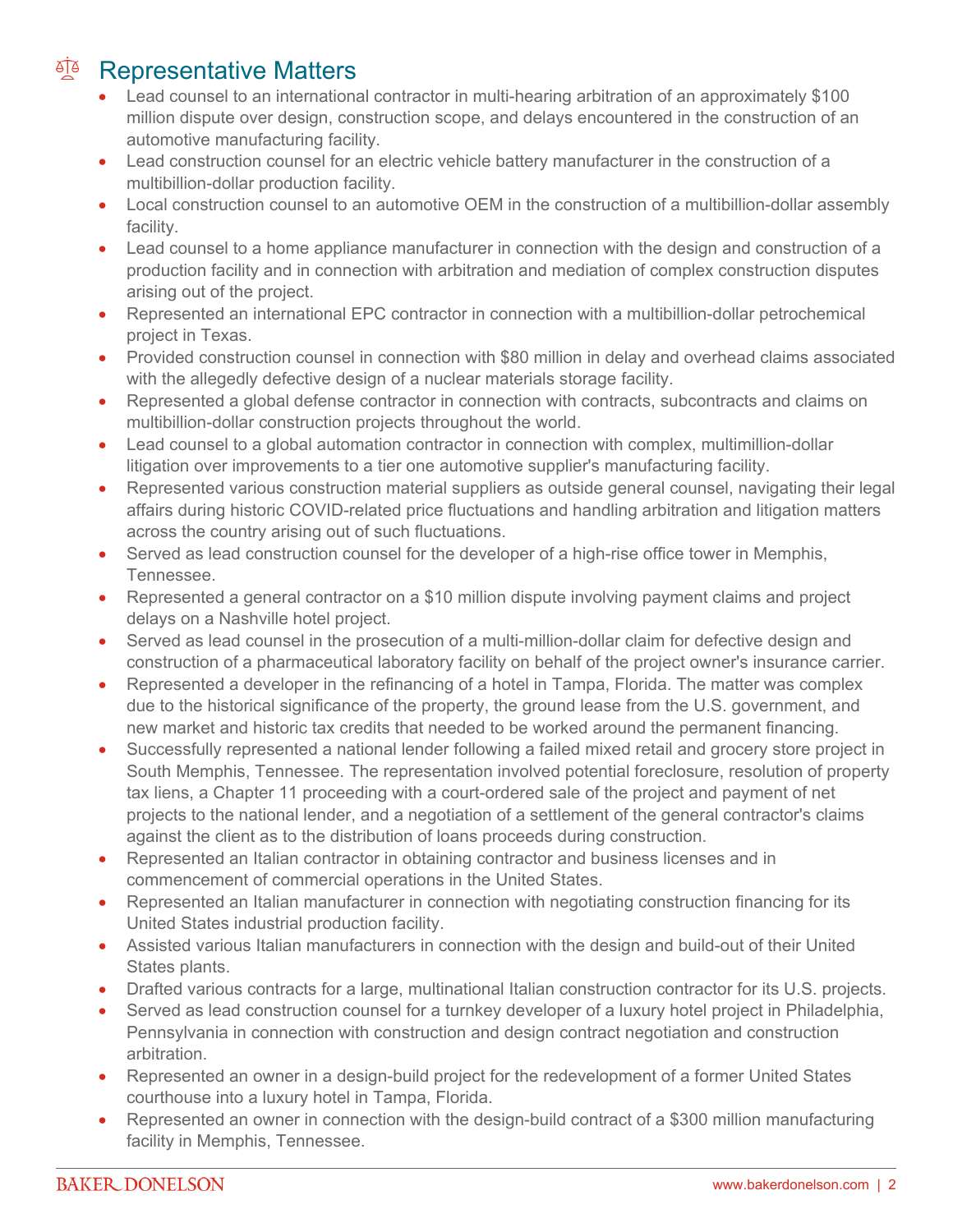- Negotiated construction and design contracts for the developer of internationally branded hotels throughout the United States.
- Served as lead construction counsel for the developer of major luxury multi-family projects in Nashville, Tennessee.
- Represented the renovation contractor in a multi-million dollar dispute arising out of costs incurred and delays suffered in the clean-up of a Formerly Utilized Sites Remedial Action Program (FUSRAP) site in Baltimore, Maryland.
- Represented an international contractor in a multi-million-dollar dispute involving the decommissioning of a nuclear power plant.
- Represented the design-builder of an aquarium facility in Taiwan.
- Served as lead counsel in connection with the prosecution of a multi-million-dollar claim to recover damages associated with the design and construction of a regional hospital in East Tennessee and the proper installation, coordination and layout of highly specialized equipment.
- Represented a mechanical contractor in a complex arbitration concerning the construction of a hospital facility in Middle Tennessee.
- Served as lead construction counsel for a major snack food company in connection with the design and construction of its principal manufacturing facility.

## $\mathbb{F}$  Professional Honors & Activities

- Member American Bar Association (Forum on the Construction Industry; Membership Committee; Marketing Committee; Fidelity and Surety Law Committee; Division 8 Steering Committee for International Contracting; Division 5 Steering Committee for Contract Negotiation and Administration)
- Chairman ABA Forum on the Construction Industry Young Lawyers Division, 2002 2004
- Board Member Construction Law Section, Tennessee Bar Association
- Member Political Action Committee Board, West Tennessee Associated Builders and Contractors
- Member International, Massachusetts, Rhode Island, Tennessee and Memphis Bar Associations
- Member Dispute Resolution Board Foundation
- Member Tennessee Association of Construction Counsel
- Local Representative American Chamber of Commerce in Italy for Alabama, Georgia, Louisiana, Mississippi and Tennessee
- Listed in *The Best Lawyers in America*® in the areas of Construction Law and Construction Litigation, 2013 – 2022; Arbitration, 2016 – 2022; Mediation, 2018 – 2022
- Named the *Best Lawyers*' 2022 Memphis Litigation Construction "Lawyer of the Year"
- Named the *Best Lawyers*' 2017 and 2019 Memphis Construction Law "Lawyer of the Year"

#### $\Box$  Publications

"Contract Diligence Is Key Amid EV Facility Construction Boom," *Law360* (June 2022)

### **<u><b>Speaking Engagements**</u>

- "Arbitration: Lessons Learned from Trying a Megacase for International Clients During COVID," Tennessee Association of Construction Counsel Spring Meeting (May 2022)
- "The Tennessee World Affairs Council Presents Lunch with Senator Corker" (October 2018)
- "Developer Track: Hotel & Restaurant Development," Tennessee Hospitality & Tourism Law Symposium, Nashville, Tennessee (July 2016)
- "Opportunities for Collaboration and Investment in the Automotive Sector Between Italy and the Southeastern United States," Unione Industriale di Torino, Torino, Italy (June 2016)
- Program Chair "The Lay of the Land Dictates the Strategy Employed," ABA Forum on the Construction Industry Fall Meeting, Atlanta, Georgia (October 2011)